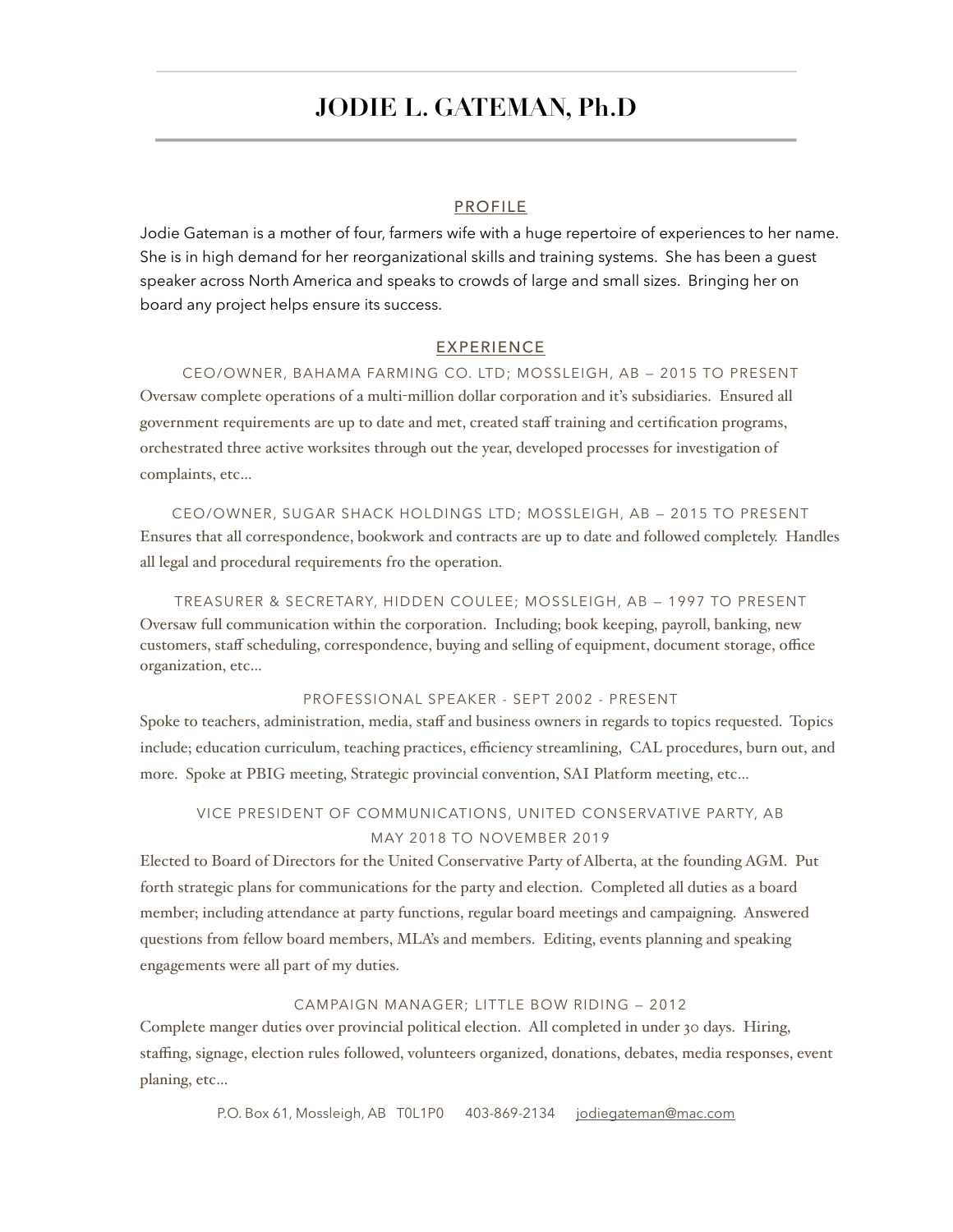#### CEO & PRINCIPAL; CALGARY, AB — JULY 2004 - JAN 2009

Day to day operations of a K to Grade 9 school. Completed assessments on teachers, hired and fired staff, file rout budget reports, attended monthly parent meetings, led training , seminars and assisted with curriculum planning. Responsible for classrooms where teachers were absent. Filled in for maternity leave, sick days and temporary positions. Taught various grades and ages from Kindergarten to Grade 9.

CAMPAIGN MANAGER, GRANT HILL; MACLEOD RIDING — 1997 & 2000 Complete manger duties over federal political election. All completed in under 30 days. Hiring, staffing, signage, election rules followed, volunteers organized, donations, debates, media responses, event planing, etc…

STUDENT TEACHER, LAMAR JUNIOR HIGH; IRVING, TX — FALL 1995 Drama Student Teacher. Responsible for decision making, planning, evaluating, discipline, meetings classroom set up, parent-teachers interviews, etc…

STUDENT TEACHER, TOWNY ELEMENTARY; IRVING, TX — FALL 1995 Grade 5 Student Teacher - Math, Reading and Social Studies. Responsible for decision making, planning, evaluating, discipline, meetings classroom set up, parent-teachers interviews, etc…

#### PRACTICUMS; IRVING, TX — FALL 1995

MacArthur High School (World History), Paul Keyes Elementary (Grade 1 - Science), Sam Houston Junior High (Grade 7 - History), Shelton (Grade 5 - Reading), Thomas Haley Elementary (Grade 4 - Math & Science).

INSTRUCTOR ASSISTANT, LINCOLN PARK CENTRE; CALGARY, AB — SPRING 1988 worked with physically and mentally challenged adults. Met goals set by superiors and completed all responsibilities assigned to me.

#### EDUCATION

HARLINGTON UNIVERSITY - DOCTORATE OF EDUCATION \*Philosophy of Education

AMERICAN INTERCONTINENTAL UNIVERSITY — MASTER OF EDUCATION \*Leadership of Educational Organizations

UNIVERSITY OF DALLAS — BACHELOR OF ARTS - EDUCATION,1995 UNIVERSITY OF DALLAS — BACHELOR OF ARTS - HISTORY, 1995 UNIVERSITY OF DALLAS - MINOR - DRAMA, 1995

#### CERTIFICATES